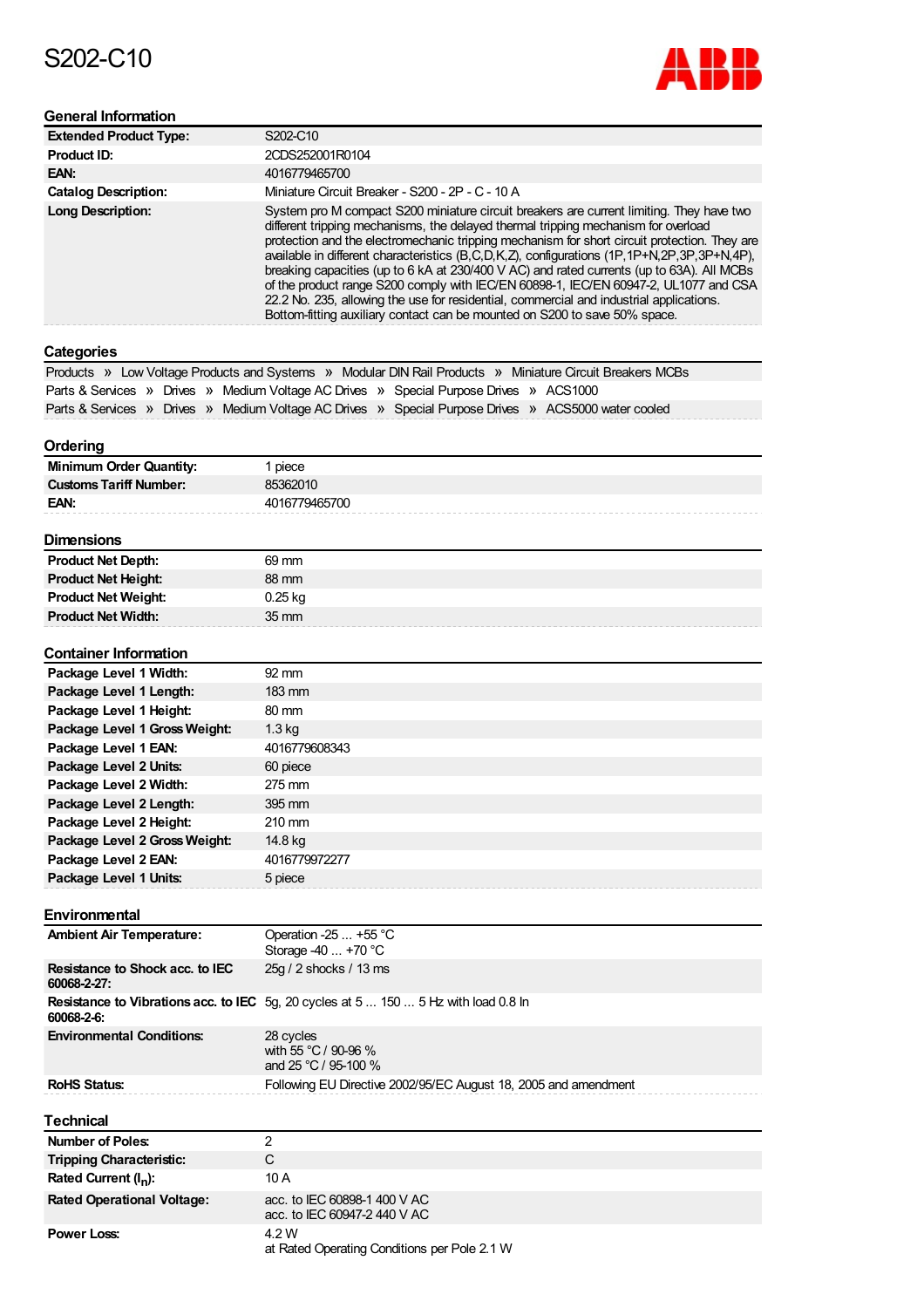| Rated Insulation Voltage (U <sub>i</sub> ):                                      | acc. to IEC/EN 60664-1 440 V                                                                                                                                                                  |
|----------------------------------------------------------------------------------|-----------------------------------------------------------------------------------------------------------------------------------------------------------------------------------------------|
| <b>Operational Voltage:</b>                                                      | Maximum (Incl. Tolerance) 125 V DC<br>Maximum (Incl. Tolerance) 440 V AC<br>Minimum $12$ V AC / $12$ V DC                                                                                     |
| Rated Frequency (f):                                                             | 50 Hz<br>$60$ Hz                                                                                                                                                                              |
| Rated Short-Circuit Capacity (I <sub>cn</sub> ):                                 | (400 V AC) 6 kA                                                                                                                                                                               |
| <b>Rated Ultimate Short-Circuit</b><br>Breaking Capacity (I <sub>cu</sub> ):     | (230 V AC) 20 kA                                                                                                                                                                              |
| <b>Rated Service Short-Circuit</b><br><b>Breaking Capacity (I<sub>cs</sub>):</b> | (230 V AC) 15 kA                                                                                                                                                                              |
| <b>Energy Limiting Class:</b>                                                    | 3                                                                                                                                                                                             |
| <b>Overvoltage Category:</b>                                                     | Ш                                                                                                                                                                                             |
| <b>Pollution Degree:</b>                                                         | 3                                                                                                                                                                                             |
| <b>Rated Impulse Withstand Voltage</b><br>$(U_{\text{imp}})$ :                   | 4 kV<br>$(6.2 \text{ kV} \text{ @ sea level})$<br>$(5.0 \text{ kV} \text{ @ } 2000 \text{ m})$                                                                                                |
| <b>Dielectric Test Voltage:</b>                                                  | 50 / 60 Hz, 1 min: 2 kV                                                                                                                                                                       |
| <b>Housing Material:</b>                                                         | Insulation Group II, RAL 7035                                                                                                                                                                 |
| <b>Actuator Type:</b>                                                            | Insulation group II, black, sealable                                                                                                                                                          |
| <b>Contact Position Indication:</b>                                              | Red ON / Green OFF                                                                                                                                                                            |
| Degree of Protection:                                                            | <b>IP20</b>                                                                                                                                                                                   |
| Remarks:                                                                         | IP40 in enclosure with cover                                                                                                                                                                  |
| <b>Electrical Endurance:</b>                                                     | 20000 AC cycle                                                                                                                                                                                |
| <b>Mechanical Endurance:</b>                                                     | 20000 cycle                                                                                                                                                                                   |
| <b>Terminal Type:</b>                                                            | <b>Screw Terminals</b>                                                                                                                                                                        |
| <b>Screw Terminal Type:</b>                                                      | Failsafe Bi-directional Cylinder-lift Terminal                                                                                                                                                |
| <b>Connecting Capacity:</b>                                                      | Busbar 10 / 10 mm <sup>2</sup><br>Flexible with Ferrule 0.75  25 mm <sup>2</sup><br>Flexible $0.75$ 25 mm <sup>2</sup><br>Rigid 0.75  35 mm <sup>2</sup><br>Stranded 0.75  35 mm <sup>2</sup> |
| <b>Tightening Torque:</b>                                                        | 2.8 N·m                                                                                                                                                                                       |
| <b>Recommended Screw Driver:</b>                                                 | Pozidriy 2                                                                                                                                                                                    |
| <b>Mounting on DIN Rail:</b>                                                     | TH35-15 (35 x 15 mm Mounting Rail) acc. to IEC 60715<br>TH35-7.5 (35 x 7.5 mm Mounting Rail) acc. to IEC 60715                                                                                |
| <b>Mounting Position:</b>                                                        | Any                                                                                                                                                                                           |
| Standards:                                                                       | <b>IEC/EN 60898-1</b><br><b>IEC/EN 60947-2</b><br>UL 1077                                                                                                                                     |
| Technical UL/CSA                                                                 |                                                                                                                                                                                               |
| <b>Connecting Capacity UL/CSA:</b>                                               | Busbar 18-8 AWG<br>Conductor 18-4 AWG                                                                                                                                                         |
| Tightening Torque UL/CSA:                                                        | 25 in Ib                                                                                                                                                                                      |
| Interrupting Rating acc. to UL1077:                                              | 6 kA<br>(DC) 10 kA                                                                                                                                                                            |
| <b>Maximum Operating Voltage</b><br>UL/CSA:                                      | 480Y / 277 V AC                                                                                                                                                                               |
| <b>Certificates and Declarations (Document Number)</b>                           |                                                                                                                                                                                               |
| <b>Instructions and Manuals:</b>                                                 | 2CSC400002D0208                                                                                                                                                                               |
| Data Sheet, Technical Information: 2CSC400002D0208                               |                                                                                                                                                                                               |
| Declaration of Conformity - CE:                                                  | 2CDK403001D0604                                                                                                                                                                               |
| <b>RoHS Information:</b>                                                         | 2CDK400003K0201                                                                                                                                                                               |
| Classifications                                                                  |                                                                                                                                                                                               |
| E-nummer:                                                                        | 2100556                                                                                                                                                                                       |
| ETIM 4:                                                                          | EC000042 - Miniature circuit breaker (MCB)                                                                                                                                                    |
| ETIM <sub>5:</sub>                                                               | EC000042 - Miniature circuit breaker (MCB)                                                                                                                                                    |
| ETIM 6:                                                                          | EC000042 - Miniature circuit breaker (MCB)                                                                                                                                                    |
| eClass:                                                                          | 7.0 27141901                                                                                                                                                                                  |
| <b>UNSPSC:</b>                                                                   | 39121614                                                                                                                                                                                      |
| <b>Object Classification Code:</b>                                               | F                                                                                                                                                                                             |
| <b>Accessories Show accessory images</b>                                         |                                                                                                                                                                                               |